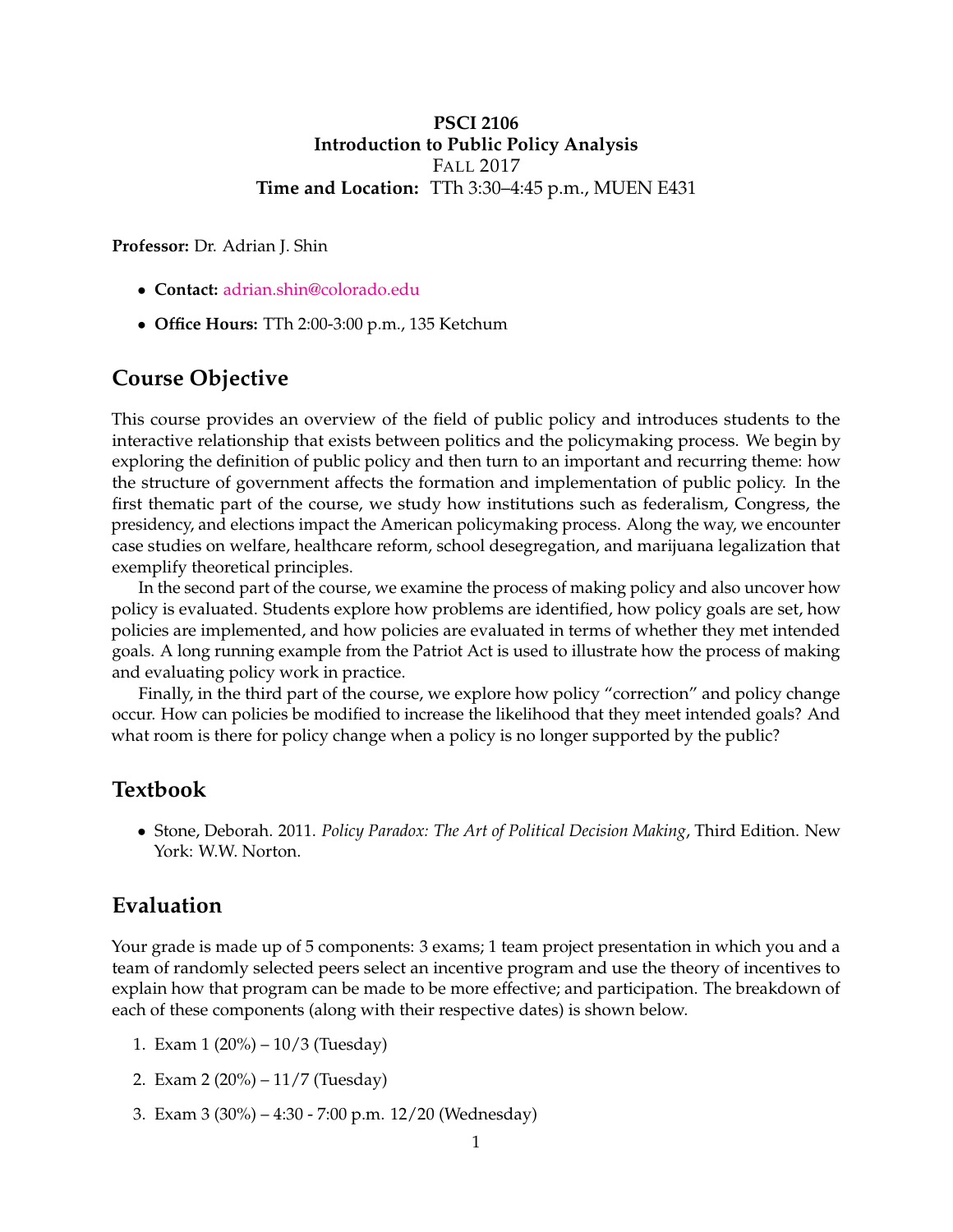- 4. Team Project Paper Due at 3:30 p.m. on 12/12 (15%) and Presentation Various Times (5%)
	- Late papers will lose one letter grade per class session (e.g. from  $B$ + to  $C$ +). Team Project Papers turned in after 3:30 p.m. on 12/12 are late!
	- Formatting Requirements:
		- **–** 7 pages
		- **–** 1 inch margins for all
		- **–** Double spaced
		- **–** Times New Roman, 12-point
		- **–** *Non-compliant papers may lose points (1/3 of a letter grade penalty per violation, e.g. from A- to B+).*
- 5. Outlines, Attendance, Participation, and Pop Quizzes (10%)

#### **Note: There will be no extra credit assignments offered in this class.**

There will be no make-up exams offered for sickness/medical reasons/personal reasons including a death in the family unless students can satisfy the following two conditions: 1) provide documentation (e.g. a doctor's note from the Wardenburg Health Services) **and** 2) give me advance notice (if possible) that you will miss the exam. No-shows and non-submissions receive 0.

For some classes, students are required to bring in **two copies of one typed page** of bullet points summarizing the information of each chapter. Do not exceed more than one typed page. In outlines, students should 1) summarize the authors' arguments, 2) describe the evidence or theoretical justification to support the arguments (if applicable), and 3) provide three reading questions for each reading assignment. I will select students randomly to present their questions to the class and ask other students for their input.

At the beginning of each class, students will have a chance to turn in a copy of the assignment to me. Students keep the second copy for class discussion and taking notes. These assignments will not be returned. I will inform those who do not get full credit on each assignment and suggest ways to get full credit on subsequent assignments. **They will not be accepted outside of the classroom as an e-mail attachment either before or after the class session.** Those who attempt to turn in their assignments late will be penalized worse than non-submissions.

### **Grading Policy and Grade Grievances**

- Exam Policy: The exams are closed book; you are not allowed to use any notes or books when writing them. You may write the exams in pencil, but you forfeit your right to contest your grade if you do so.
- Paper Policy: You must submit the team project paper (one copy per team) both as a hard copy in class (this is the version that will be graded with comments) and electronically on D2L so that we can verify its originality using turnitin.com. You will not receive credit for this paper until we have both a paper copy and your electronic version has passed the originality test. Late papers will lose one letter grade per class session (e.g. from B+ to C+). Papers turned in after 3:30 p.m. on 12/12 are late! You must use quotation marks and provide proper citations when you use exact words of another author. You also need to cite an author whose argument you summarize or paraphrase in your papers. Your papers must provide citations and a list of references for the sources of facts you use in them. Appropriate sources for papers will be discussed in class.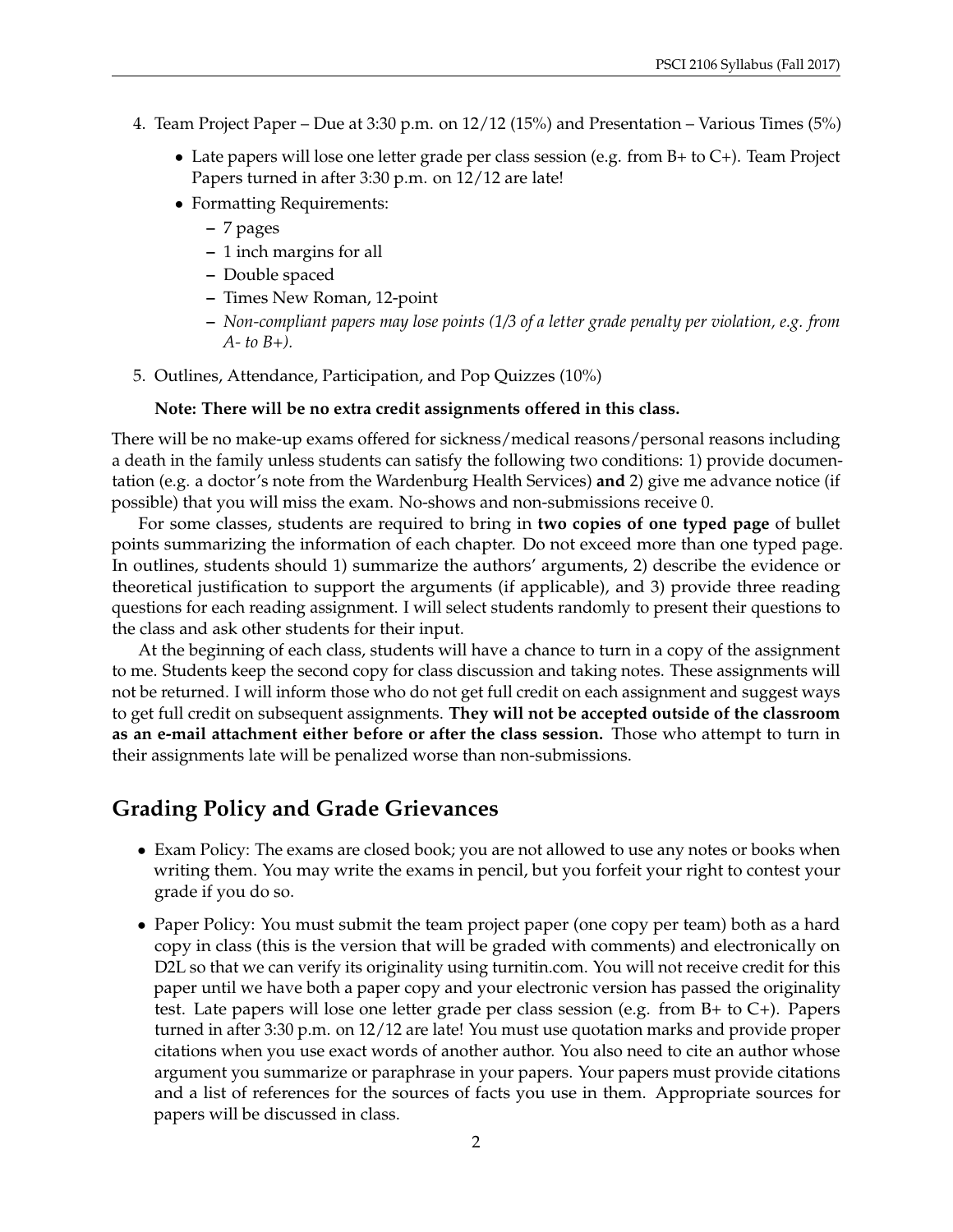• Regrading Policy: If you have a grade complaint for your exams, you must submit a written grade grievance to me. You must wait at least 48 hours before submitting a grade grievance, and must submit it within four days (96 hours) of receiving the graded exam. This formal grade grievance must address why you believe you were unfairly graded, with specific details and supporting evidence along with the original graded exam. If there is an honest mistake (i.e. your total grade is miscalculated), see me as soon as possible. Once you file a formal grade grievance to me, I will regrade the exam. **You must take the new grade even if the new grade is lower than the one you received initially.** If this process cannot resolve the matter, I will address any further grievances according to the College Policy on Grade Appeals ([https://](https://artsandsciences.colorado.edu/facultystaff/college-policy-on-grade-appeals/) [artsandsciences.colorado.edu/facultystaff/college-policy-on-grade-appeals/](https://artsandsciences.colorado.edu/facultystaff/college-policy-on-grade-appeals/)).

# **E-mail Etiquette**

I have posted some useful resources on D2L about how to write e-mails to professors. This is a valuable skill to have as you navigate through college and prepare for your career. Please include a subject. I prefer something like "[PSCI 2016]" followed by something indicative about the purpose of your e-mail. For instance, if you want to discuss classroom accommodation due to your disability, the subject of your e-mail can be "[PSCI 2016] Disability Accommodation and Extra Exam Time."

When you e-mail me, please start with a salutation (e.g., "Dear Professor Shin"). Salutations like "Hey" or "Hey Prof." are not acceptable because they sound too informal. **Most importantly, you should never address your professor by their first name.** I prefer Professor Shin. At the end of an e-mail, make sure to sign off (e.g. "Best wishes," "Best regards," or "All my best"). Do not forget to type your full name after you sign off on an e-mail. Your e-mail should resemble the following:

Subject: [PSCI 2106] Questions about the Monday Lecture Dear Professor Shin, .... Best regards, Andrew Johnson

Do not e-mail me for the following reasons:

- 1. You missed a lecture and want notes from me.
	- Instead, consult your classmates.
- 2. You are going to miss a lecture for inexcusable reasons and want to let me know.
	- Letting me know does not make a difference.
- 3. You want to know whether you can take the exams at some other time for inexcusable reasons.
	- The answer is no.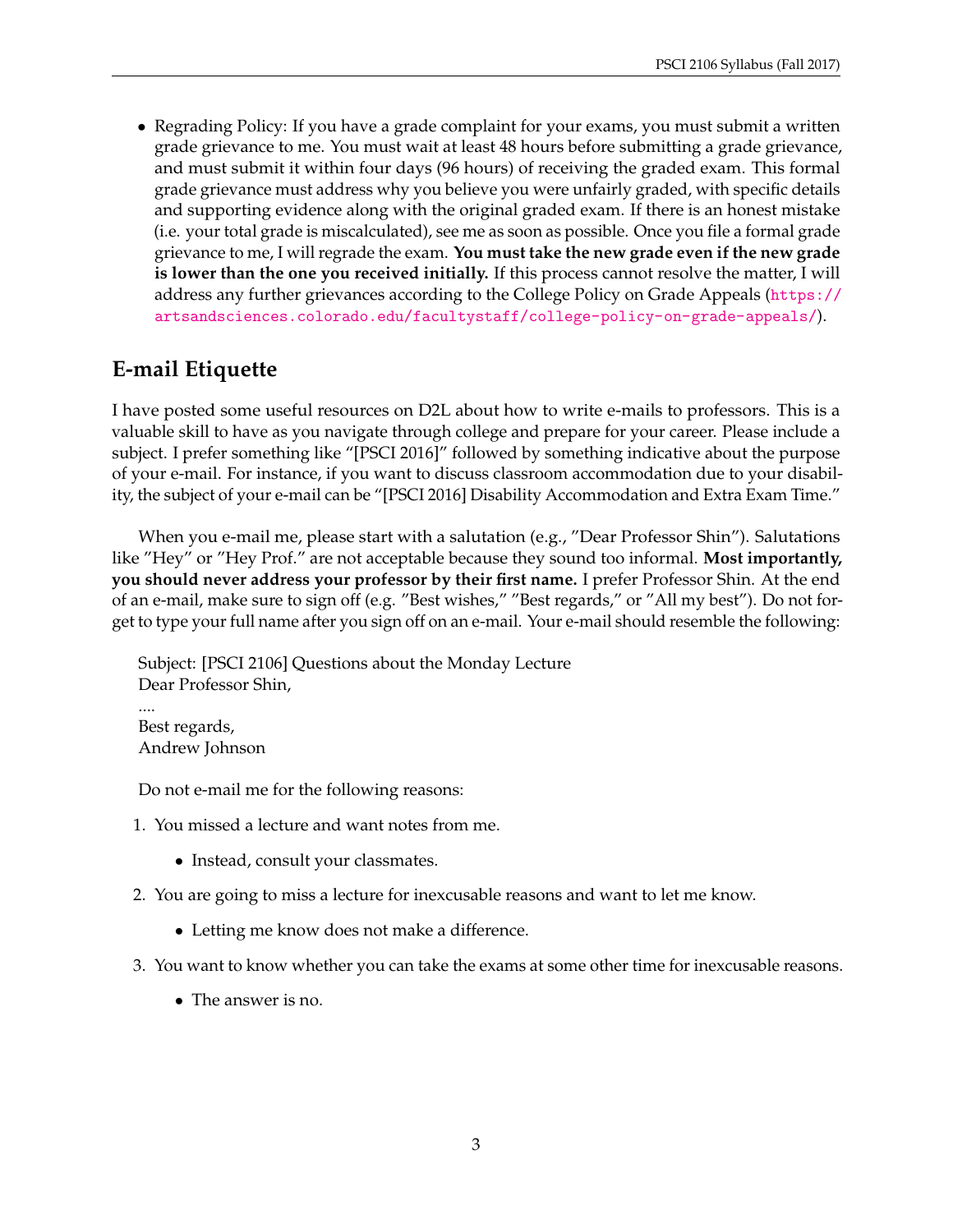# **Course Assignments**

| Week           | Topics                  | Tuesday                                     | Thursday                                                 |
|----------------|-------------------------|---------------------------------------------|----------------------------------------------------------|
| $\mathbf{1}$   |                         | 8/29: Read Syllabus                         | 9/1: No Class                                            |
| $\overline{2}$ | What is Public          | 9/5: Read "DACA at Four" and                | 9/7: Read and Outline Hardin                             |
|                | Policy?                 | Chapter 1: The Market and the               | (1968).                                                  |
|                |                         | Polis.                                      |                                                          |
| 3              | Federalism              | 9/12: Read Madison (1787):                  | 9/14: Read and Outline Tiebout                           |
|                |                         | Federalist 10; Read and Outline             | (1956); Read Sutter (2013).                              |
|                |                         | Hamilton and Madison (1788):                |                                                          |
|                |                         | Federalist 51.                              |                                                          |
| $\overline{4}$ | Congress and            | 9/19: Read Binder (2006).                   | 9/21: Read Cameron (2009).                               |
|                | President               |                                             |                                                          |
| 5              | Congress and            | 9/26: Read Cannan (2013).                   | 9/28: Review 1; Read Mace                                |
|                | <b>President Case</b>   |                                             | (1972).                                                  |
|                | Study; Courts           |                                             |                                                          |
| 6              | <b>Courts Case</b>      | 10/3: Exam 1                                | 10/5: Read Landsberg (2014).                             |
|                | Study                   |                                             |                                                          |
| 7              | Incentives;             | 10/10: Read and Outline                     | 10/12: Read Wilson (1975).                               |
|                | Bureaucracy             | Chapter 12: Incentives.                     |                                                          |
| 8              | <b>Bureaucracy Case</b> | 10/17: Read Wallach (2014).                 | 10/19: Read Besley and Case                              |
|                | Study; Elections        |                                             | (1995).                                                  |
| 9              | U.S. Immigration        | 10/24: Read Chishti and Pierce              | 10/26: Read and Lindbolm                                 |
|                | Policy                  | (2016).                                     | (1959).                                                  |
| 10             | Policy Goals I          | 10/31: Read and Outline                     | 11/2: Review 2; Read and                                 |
|                |                         | Chapter 2: Equity and Chapter 3:            | Outline Chapter 4: Welfare.                              |
|                |                         | Efficiency.                                 |                                                          |
| 11             | Policy Goals II         | 11/7: Exam 2                                | 11/9: Read and Outline Chapter                           |
|                |                         |                                             | 5: Liberty and Chapter 6:                                |
|                |                         |                                             | Security.                                                |
| 12             | The Patriot Act         | 11/14: Read and Outline Raab                | 11/16: No Class                                          |
|                |                         | (2006)                                      |                                                          |
| 13<br>14       |                         |                                             | 11/21, 11/23 (Fall Break/Thanksgiving Holiday, No Class) |
|                | Policy Goals III        | 11/28: Read and Outline                     | 11/30: Read and Outline                                  |
|                |                         | Chapter 13: Rules and Chapter<br>14: Facts. | Chapter 15: Rights and Chapter                           |
|                |                         | 12/5: Team Project Presentations            | 16: Powers.                                              |
| 15             |                         |                                             | 12/7: Team Project Presentations<br>$(Teams 4-6)$        |
| 16             |                         | (Teams 1-3).                                | 12/14: Review 3                                          |
|                |                         | 12/12: Team Project                         |                                                          |
|                |                         | Presentations (Teams 7-9); Team             |                                                          |
|                |                         | Project Papers Due at 3:30 p.m.             |                                                          |

Students are required to complete the reading assignments **by** the associated date.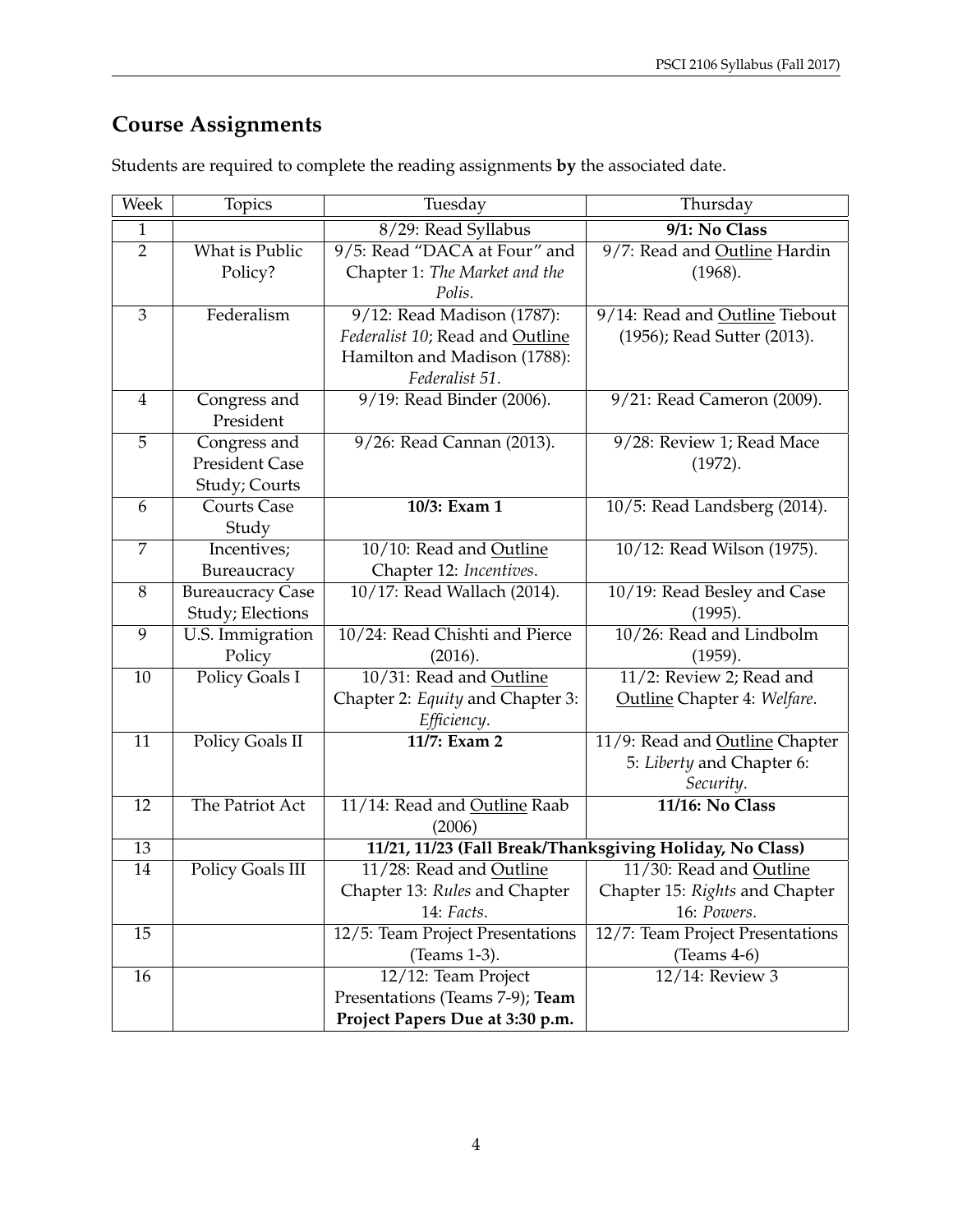# **University Policies**

### **Accommodation for Disabilities**

If you qualify for accommodations because of a disability, please submit your accommodation letter from Disability Services to your faculty member in a timely manner so that your needs can be addressed. Disability Services determines accommodations based on documented disabilities in the academic environment. Information on requesting accommodations is located on the [Dis](http://www.colorado.edu/disabilityservices/students)[ability Services website](http://www.colorado.edu/disabilityservices/students) (<www.colorado.edu/disabilityservices/students>). Contact Disability Services at 303-492-8671 or [dsinfo@colorado.edu](mailto:dsinfo@colorado.edu) for further assistance. If you have a temporary medical condition or injury, see [Temporary Medical Conditions](http://www.colorado.edu/disabilityservices/students/temporary-medical-conditions) under the Students tab on the Disability Services website and discuss your needs with your professor.

# **Honor Code**

All students enrolled in a University of Colorado Boulder course are responsible for knowing and adhering to the [academic integrity policy.](http://www.colorado.edu/policies/academic-integrity-policy) Violations of the policy may include: plagiarism, cheating, fabrication, lying, bribery, threat, unauthorized access, clicker fraud, resubmission, and aiding academic dishonesty. All incidents of academic misconduct will be reported to the Honor Code Council [\(honor@colorado.edu;](mailto:honor@colorado.edu) 303-735-2273). Students who are found responsible for violating the academic integrity policy will be subject to nonacademic sanctions from the Honor Code Council as well as academic sanctions from the faculty member. Additional information regarding the academic integrity policy can be found at <honorcode.colorado.edu>. In this class, your sanction for the first violation of the honor code will be a 0 grade on the exam or written assignment for which the honor code violation occurred. For a second violation of the honor code, you will fail the class.

### **Religious Observance**

Campus policy regarding religious observances requires that faculty make every effort to reasonably and fairly deal with all students who, because of religious obligations, have conflicts with scheduled exams, assignments or required attendance. If you have a potential class conflict because of religious observance, you must inform me of that conflict at least two weeks in advance. See the [campus](http://www.colorado.edu/policies/observance-religious-holidays-and-absences-classes-andor-exams) [policy regarding religious observances](http://www.colorado.edu/policies/observance-religious-holidays-and-absences-classes-andor-exams) for full details.

### **Classroom Behavior**

Students and faculty each have responsibility for maintaining an appropriate learning environment. Those who fail to adhere to such behavioral standards may be subject to discipline. Professional courtesy and sensitivity are especially important with respect to individuals and topics dealing with race, color, national origin, sex, pregnancy, age, disability, creed, religion, sexual orientation, gender identity, gender expression, veteranstatus, political affiliation or political philosophy. Class rosters are provided to the instructor with the student's legal name. I will gladly honor your request to address you by an alternate name or gender pronoun. Please advise me of this preference early in the semester so that I may make appropriate changes to my records. For more information, see the policies on [classroom behavior](http://www.colorado.edu/policies/student-classroom-and-course-related-behavior) and [the Student Code of Conduct.](http://www.colorado.edu/osccr/)

In this class, appropriate classroom behavior includes arriving on time and remaining for the entire class. Do not sleep, read the newspaper, send email or text messages, play games, have